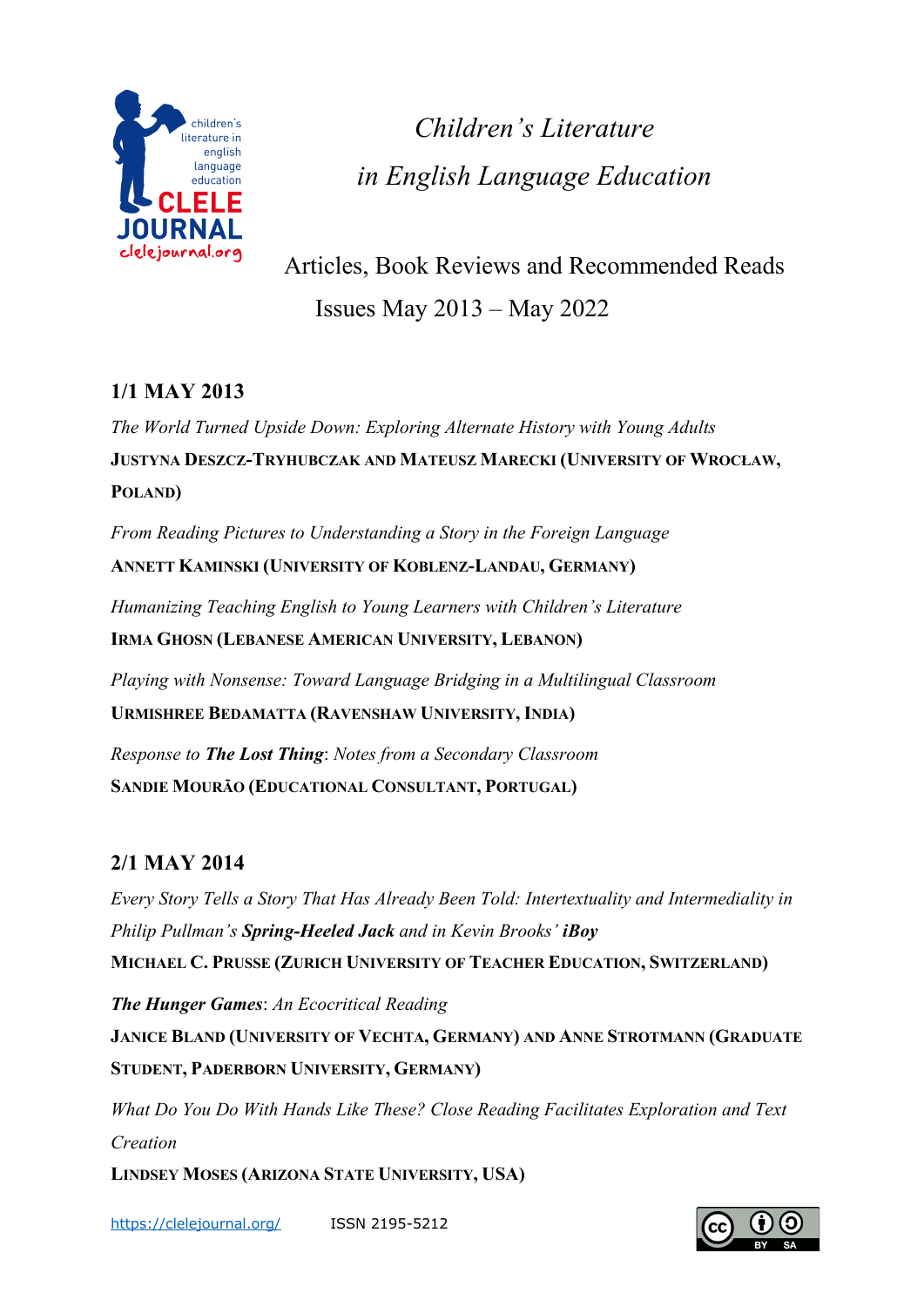#### *From Flat Stanley to Flat Cat: An Intercultural, Interlinguistic Project*

# **TERESA FLETA AND ELIZABETH FORSTER (ALCALÁ DE HENARES UNIVERSITY, MADRID, SPAIN)**

*To Read or not to Read: Does a Suitcase Full of Books do the Trick in the English Language Classroom?*

#### **ANNIKA KREFT AND BRITTA VIEBROCK (GOETHE UNIVERSITY, FRANKFURT, GERMANY)**

*Intercultural Education, Picturebooks and Refugees: Approaches for Language Teachers*

### **ANNE M. DOLAN (MARY IMMACULATE COLLEGE, LIMERICK, IRELAND)**

Book review Emer O'Sullivan and Dietmar Rösler (2013) *Kinder- und Jugendliteratur im Fremdsprachenunterricht* **MICHAEL C. PRUSSE (ZURICH UNIVERSITY OF TEACHER EDUCATION, SWITZERLAND)**

## **2/2 NOVEMBER 2014**

*Compelling Comprehensible Input, Academic Language and School Libraries* **STEPHEN KRASHEN (EMERITUS, UNIVERSITY OF SOUTHERN CALIFORNIA, USA) AND JANICE BLAND (UNIVERSITY OF VECHTA, GERMANY)**

*The Page IS The Stage: From Picturebooks to Drama with Young Learners*

**CAROL SERRURIER-ZUCKER AND EURIELL GOBBE-MEVELLEC (UNIVERSITE DE TOULOUSE II, FRANCE)**

*From Picturebook to Multilingual Collage: Bringing Learners' First Language and Culture into the Pre-school Classroom*

**EMMA MCGILP (PHD CANDIDATE, UNIVERSITY OF GLASGOW, UK)**

*Maurice Sendak's Where the Wild Things Are as an Example of Teaching Visual Literacy* **MARIAN KRUEGER (GRADUATE STUDENT, PADERBORN UNIVERSITY, GERMANY)**

Book reviews

Evelyn Arizpe, Teresa Colomer and Carmen Martinez-Roldán (2014) *Visual Journeys through Wordless Narratives: An International Enquiry with Immigrant Children and The Arrival*

**REVIEWER: ALAN PULVERNESS (ACADEMIC DIRECTOR, NORWICH INSTITUTE FOR LANGUAGE EDUCATION, UK)**

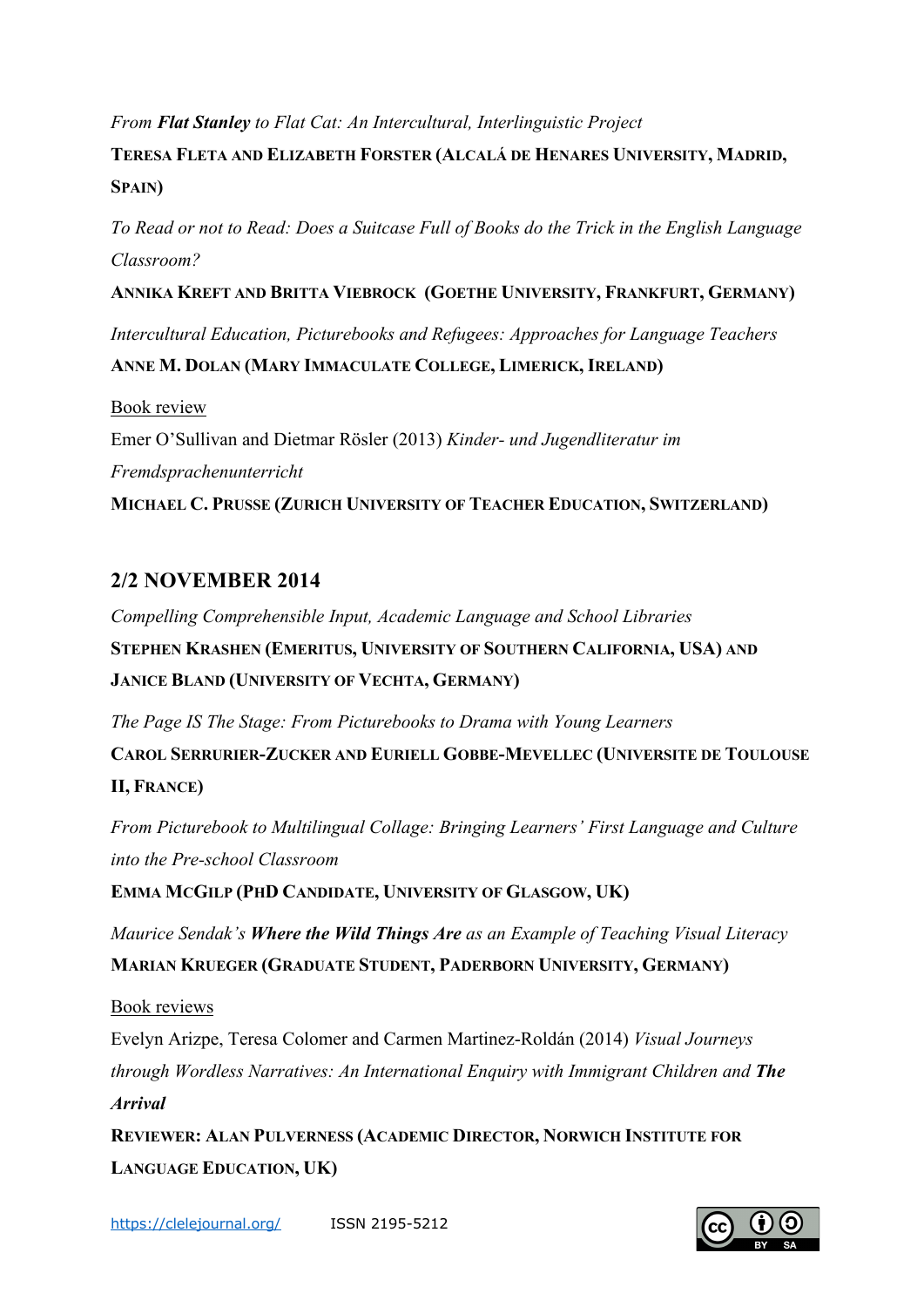Janice Bland (2013) *Children's Literature and Learner Empowerment* **REVIEWER: GEOFF HALL (UNIVERSITY OF NOTTINGHAM NINGBO, CHINA)**

Recommended Venue *Walking Through the Wardrobe: The Story Museum in Oxford* **CARA BARTELS-BLAND (PHD CANDIDATE, UNIVERSITY OF OXFORD, UK)**

Recommended Reads

## **3/1 MAY 2015**

*Who Are You? Racial Diversity in Contemporary Wonderland* **REBECCA CIEZAREK (PHD CANDIDATE, VICTORIA UNIVERSITY, MELBOURNE, AUSTRALIA)** *Making the Match: Traditional Nursery Rhymes and Teaching English to Modern Children*

**DANIJELA PROSIC-SANTOVA (UNIVERSITY OF NOVI SAD, SERBIA)**

#### Book Reviews

Irma-Kaarina Ghosn (2013) *Storybridge to Second Language Literacy. The Theory, Research and Practice of Teaching English with Children's Literature*

**REVIEWER: GAIL ELLIS (ADVISER YOUNG LEARNERS AND QUALITY BRITISH COUNCIL, FRANCE)**

Anna Birketveit and Gweno Williams (Eds) (2013) *Literature for the English Classroom. Theory into Practice*

### **REVIEWER: SUSANNE REICHL (UNIVERSITY OF VIENNA, AUSTRIA)**

Recommended Venue

*Championing the Nation's Stories: the Canadian Children's Book Centre, Toronto* **GILLIAN O'REILLY (EDITOR OF** *CANADIAN CHILDREN'S BOOK NEWS,* **CANADA)**

Recommended Reads

## **3/2 NOVEMBER 2015**

*Extensive Reading of Children's Literature in First, Second, and Foreign Language Vocabulary Acquisition* **DOMINIC CHEETHAM (SOPHIA UNIVERSITY, TOKYO, JAPAN)**

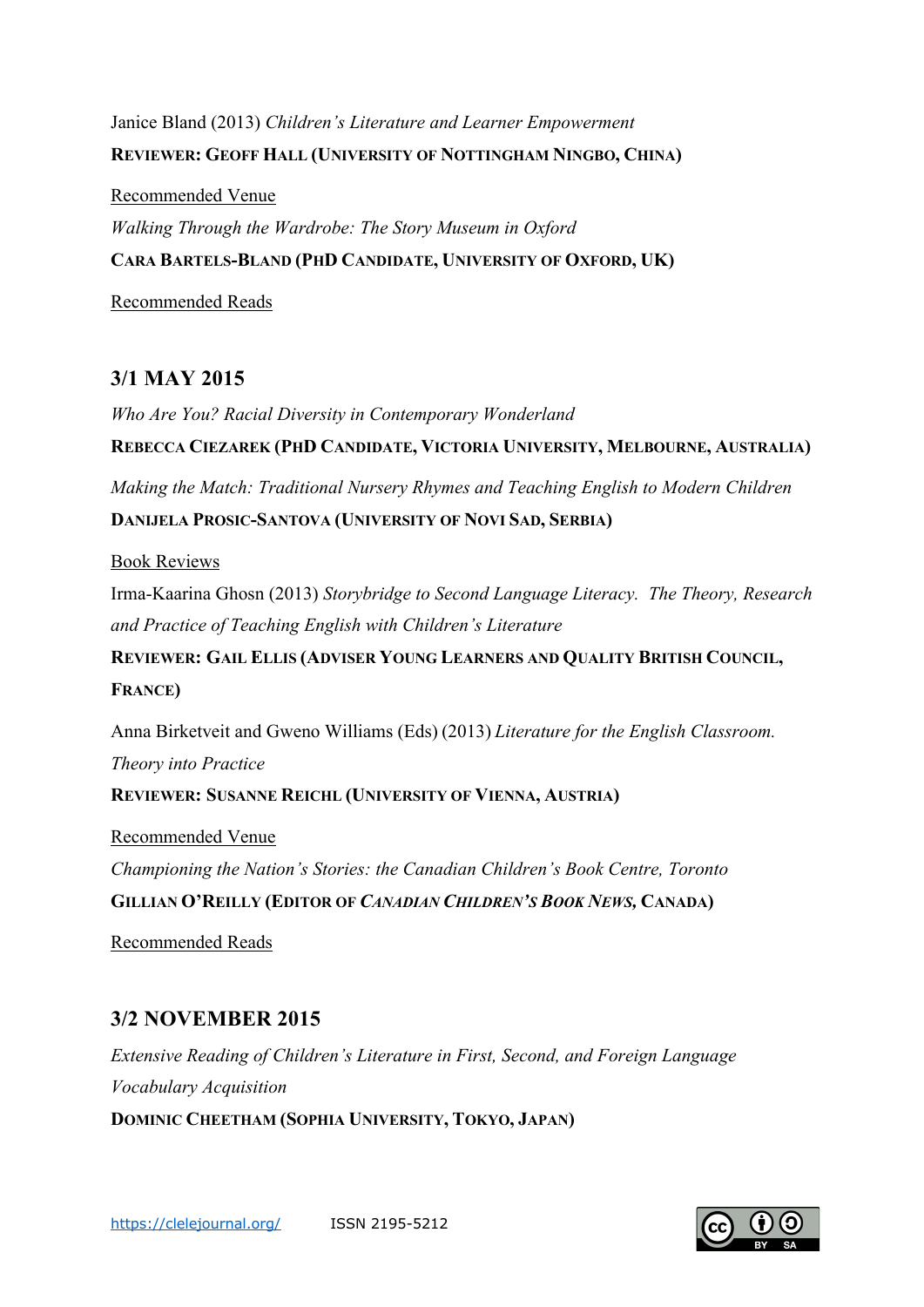*Pictures, Images and Deep Reading* **JANICE BLAND (UNIVERSITY OF MÜNSTER, GERMANY)**

*The Anatomy of a Witch: Lessons in English Language, Literature and Improvisation* **ŽELJKA (NEMET) FLEGAR AND JELENA KOVAČEVIĆ (UNIVERSITY OF OSIJEK, CROATIA)**

*Alex Rider – Stormbreaker: A Graphic Novel Experience in a German EFL Classroom* **SVENJA BRINKMANN (BUSAN NATIONAL UNIVERSITY, SOUTH KOREA)**

Book Reviews

Janet Evans (Ed.) (2015) *Challenging and Controversial Picturebooks: Creative and Critical Responses to Visual Texts*

**REVIEWER: PENNI COTTON (UNIVERSITY OF ROEHAMPTON, UK)**

Sharon Ahlquist and Réka Lugossy (2015) *Stories and Storyline* **REVIEWER: JANET ENEVER (UMEÅ UNIVERSITY, SWEDEN)**

Recommended Venue

*The International Youth Library in Munich: A book castle with children's literature from all over the world*

**PETRA RAUSCHERT (UNIVERSITY OF MUNICH, GERMANY)**

Recommended Reads

## **4/1 MAY 2016**

*Editorial: Cultural Identity in the Language Classroom*

### **JANICE BLAND AND SANDIE MOURÃO**

*What's in a Name? Assimilation Ideology in Picturebooks*  **GRIT ALTER (INNSBRUCK UNIVERSITY, AUSTRIA)**

*Picturebooks in the Primary EFL Classroom: Authentic Literature for an Authentic Response*

**SANDIE MOURÃO (UNIVERSIDADE NOVA, LISBON, PORTUGAL)**

*Azzi in Between – A Bilingual Experience in the Primary EFL Classroom* **GRIT BERGNER (UNIVERSITY OF ERFURT, GERMANY)**

Book Review

Masayiki Teranishi, Yoshifumi Saito and Katie Wales (Eds) (2015) *Literature and Language Learning in the EFL Classroom*

**REVIEWER: CHRIS LIMA (UNIVERSITY OF LEICESTER, UK)**

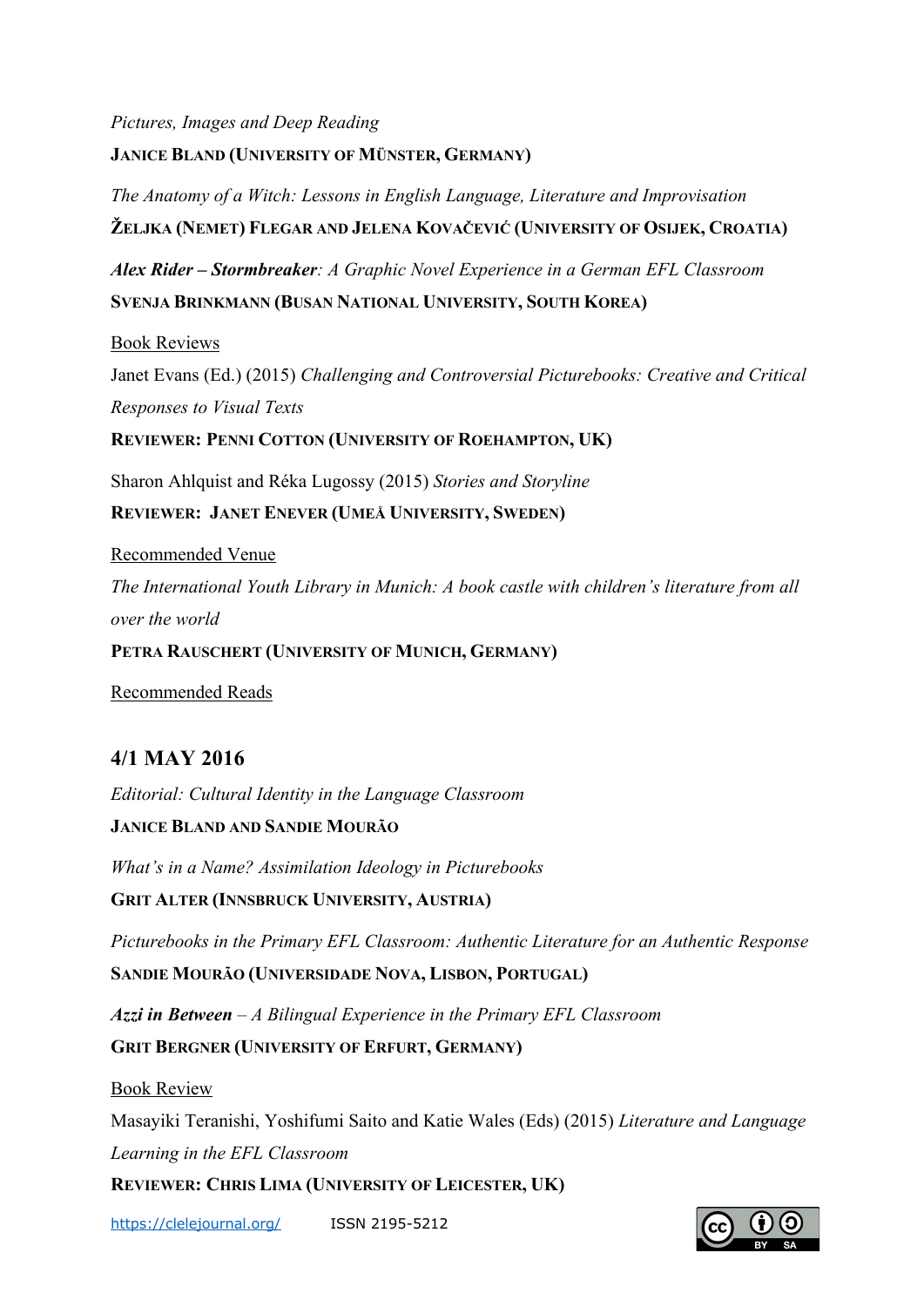Recommended Venue *Seven Stories – The National Centre for Children's Books, Newcastle* **ANTHONY PAVLIK (UNIVERSITY OF MÜNSTER, GERMANY)**

Recommended Reads

## **4/2 NOVEMBER 2016**

*Editorial: The Journey* **SANDIE MOURÃO AND JANICE BLAND**

*Picturebooks in Educating Teachers of English to Young Learners*  **SMILJANA NARANČIĆ KOVAČ (UNIVERSITY OF ZAGREB, CROATIA)**

*Promoting 'Learning' Literacy through Picturebooks: Learning How to Learn*

**GAIL ELLIS (ADVISER YOUNG LEARNERS AND QUALITY, BRITISH COUNCIL, FRANCE)**

*English Language Education and Ideological Issues: Picturebooks and Diversity*

**JANICE BLAND (UNIVERSITY OF MÜNSTER, GERMANY)**

*An Arab American Boy Fights for his Voice: Finding Identity within Literature* **XIAODI ZHOU (UNIVERSITY OF GEORGIA, USA)**

Book Review

Maria Nikolajeva (2014) *Reading for Learning. Cognitive Approaches to Children's Literature*

**REVIEWER: JANICE BLAND (UNIVERSITY OF MÜNSTER, GERMANY)**

Recommended Venue *The Eric Carle Museum of Picture Book Art, Massachusetts* **NAOMI HAMER (UNIVERSITY OF WINNIPEG, CANADA)**

### **5/1 MAY 2017**

*Editorial: The Shapeshifting Nature of Children's Literature for ELT* **JANICE BLAND AND SANDIE MOURÃO**

*Using American Coming-of-Age Stories in the ELT Classroom* **ELENA ORTELLS (UNIVERSITAT JAUME I OF CASTELLÓ, SPAIN)**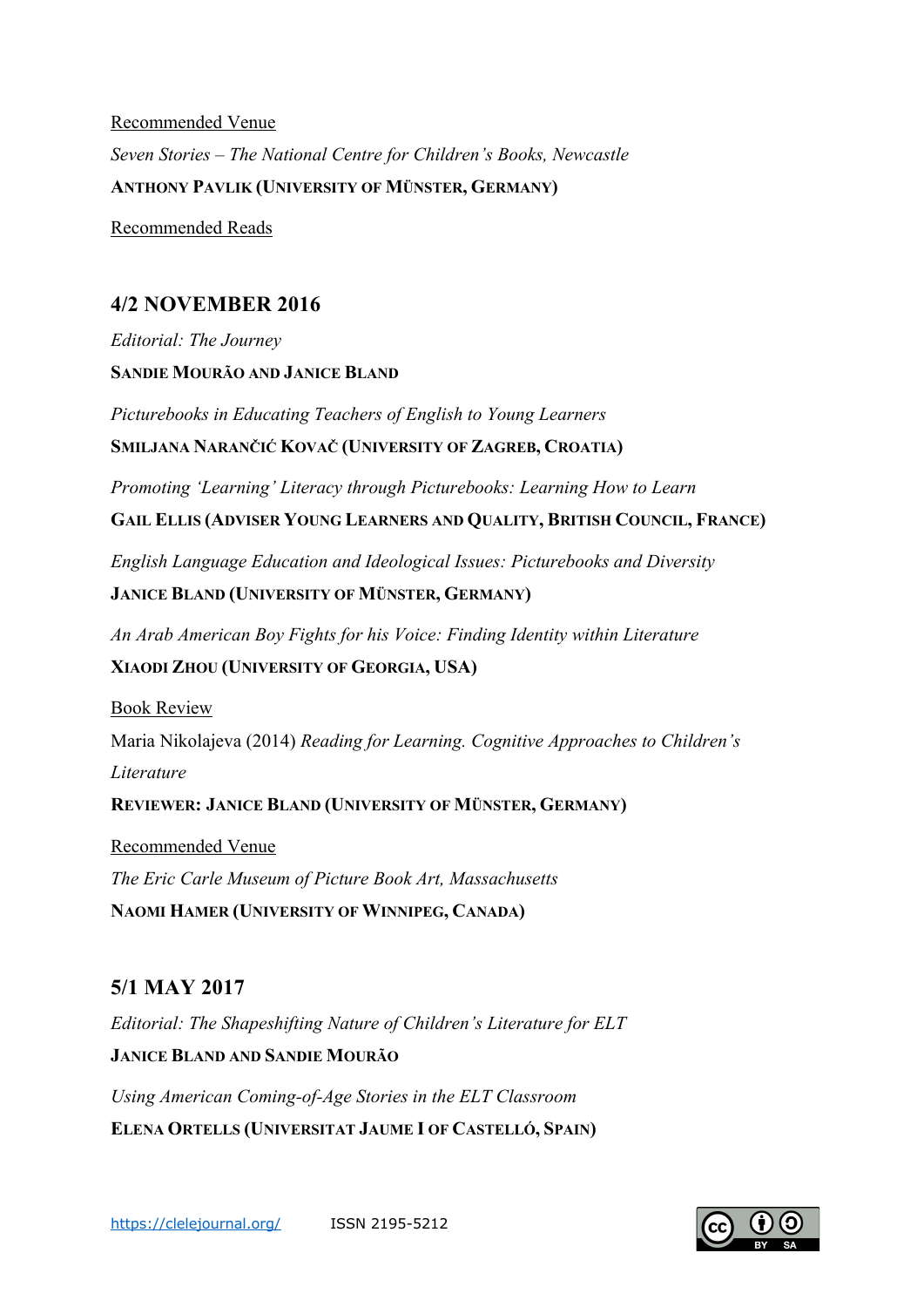*Picturebooks Go Digital – The Potential of Story Apps for the Primary EFL Classroom* **SONJA BRUNSMEIER (UNIVERSITY OF EDUCATION TYROL, INNSBRUCK, AUSTRIA) AND ANNIKA KOLB (UNIVERSITY OF EDUCATION FREIBURG, GERMANY)**

*The Sounds of Picturebooks for English Language Learning*

**M. TERESA FLETA GUILLÉN (INTERNATIONAL UNIVERSITY OF LA RIOJA, SPAIN)**

Book Review

Werner Delanoy, Maria Eisenmann and Frauke Matz (Eds) (2015) *Learning with Literature in the EFL Classroom*

**REVIEWER: ANA GONÇALVES MATOS (NOVA UNIVERSITY LISBON, PORTUGAL)**

Recommended Reads

### **5/2 NOVEMBER 2017**

*Editorial: Intercultural Learning and Critical Literacy – There is No Single Story*

#### **JANICE BLAND AND SANDIE MOURÃO**

*Lacking Liberation in Language: African American Language in the Animated Film The Secret Life of Pets* **REBEKAH MAY DEGENER (THE OHIO STATE UNIVERSITY, USA)**

*The Tiger's Wife – Promoting Intercultural Understanding* **OLJA MILOSEVIC (INTERNATIONAL SCHOOL OF BELGRADE, SERBIA)**

Book Review

Christine Hélot, Raymonde Sneddon and Nicola Daly (Eds) (2014) *Children's Literature in Multilingual Classrooms: From Multiliteracy to Multimodality* 

**REVIEWER: NAYR IBRAHIM (HEAD OF THE YOUNG LEARNERS AND BILINGUAL SECTION, BRITISH COUNCIL, FRANCE)**

Recommended Venue *The International Library of Children's Literature, Tokyo The Centre for International Children's Literature, Osaka* **CHRISTIANE LÜTGE (UNIVERSITY OF MUNICH, GERMANY)**

Recommended Reads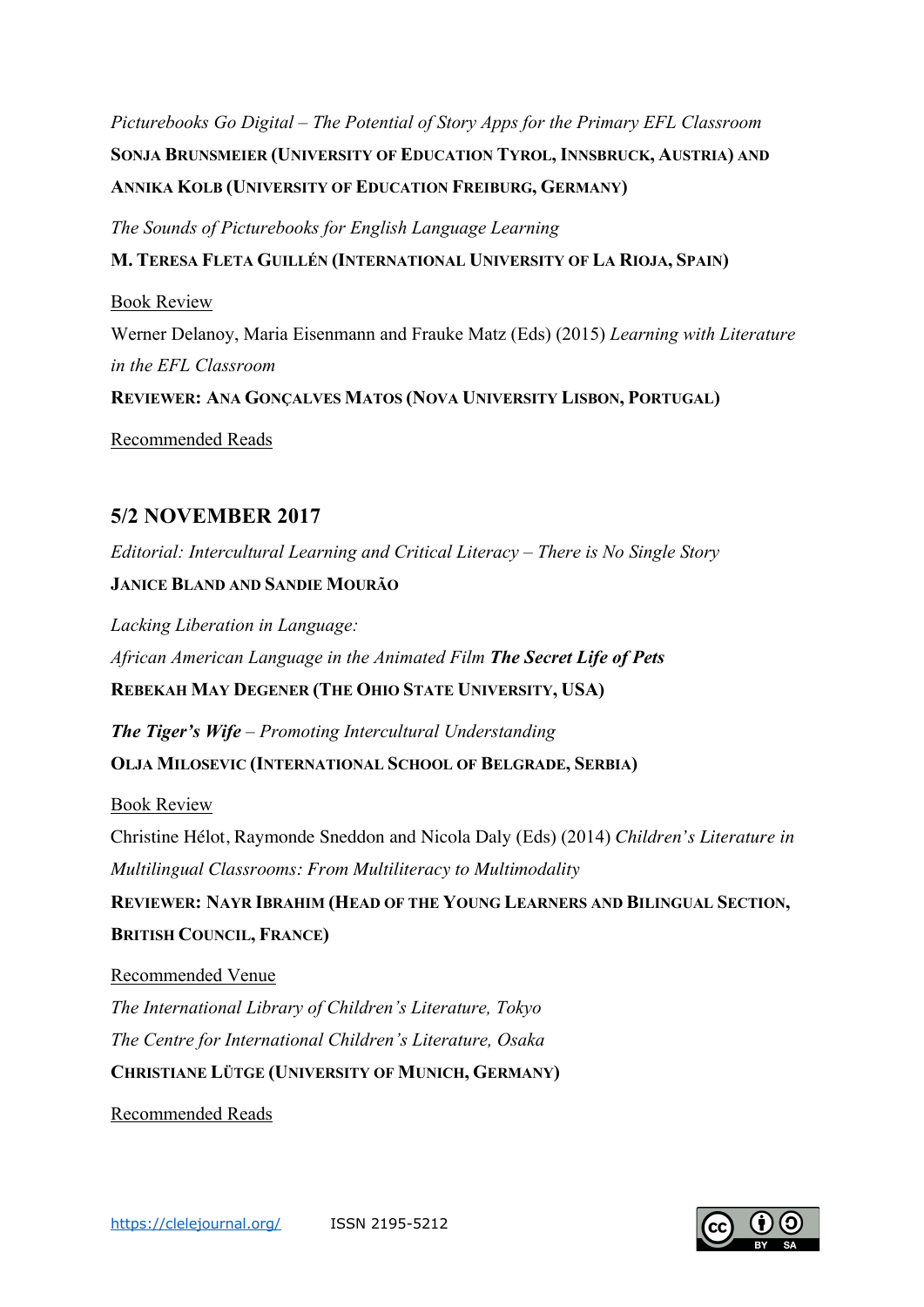## **6/1 MAY 2018**

*Editorial: The Global Reach of Children's Literature and ELT – from BANA Countries to the Majority World*

**JANICE BLAND AND SANDIE MOURÃO**

*Interpreting the Dæmonomicon: A Decade of Teaching Philip Pullman's Northern Lights* **JESSICA ALLEN HANSSEN (NORD UNIVERSITY, NORWAY)**

*Integrating Postcolonial Culture(s) into Primary English Language Teaching* **GRIT ALTER (INNSBRUCK UNIVERSITY, AUSTRIA)**

*The Use of Children's Literature in ELT in Brazil* **DILYS KAREN REES, DANILO NEVES PEREIRA AND LAYSSA GABRIELA A. E SILVA MELLO (UNIVERSIDADE FEDERAL DE GOIÁS, BRAZIL)**

Book Review

John Stephens with Célia Abicalil Belmiro, Alice Curry, Li Lifang and Yasmine Motawy (Eds) (2018) *The Routledge Companion to International Children's Literature* **REVIEWER: BETTINA KÜMMERLING-MEIBAUER (UNIVERSITY OF TÜBINGEN, GERMANY)**

Recommended Reads

## **6/2 NOVEMBER 2018**

*Editorial: ELT as a Pluricultural Space*

**JANICE BLAND AND SANDIE MOURÃO**

*Translanguaging and Multilingual Picturebooks: Gloria Anzaldúa's Friends from the Other Side/Amigos Del Otro Lado* **SASKIA KERSTEN (UNIVERSITY OF HERTFORDSHIRE, UK) AND CHRISTIAN LUDWIG**

**(UNIVERSITY OF EDUCATION KARLSRUHE, GERMANY)**

*Minority Cultures in Your School: A CLIL Approach* **MARGARIDA MORGADO (INSTITUTO POLITÉCNICO DE CASTELO BRANCO, ESCOLA SUPERIOR DE EDUCAÇÃO, PORTUGAL)**

Recommended Venue *The Literature Centre, Fremantle, Australia* **OLIVIA MAIR (UNIVERSITÀ CATTOLICA, MILANO, ITALY)**

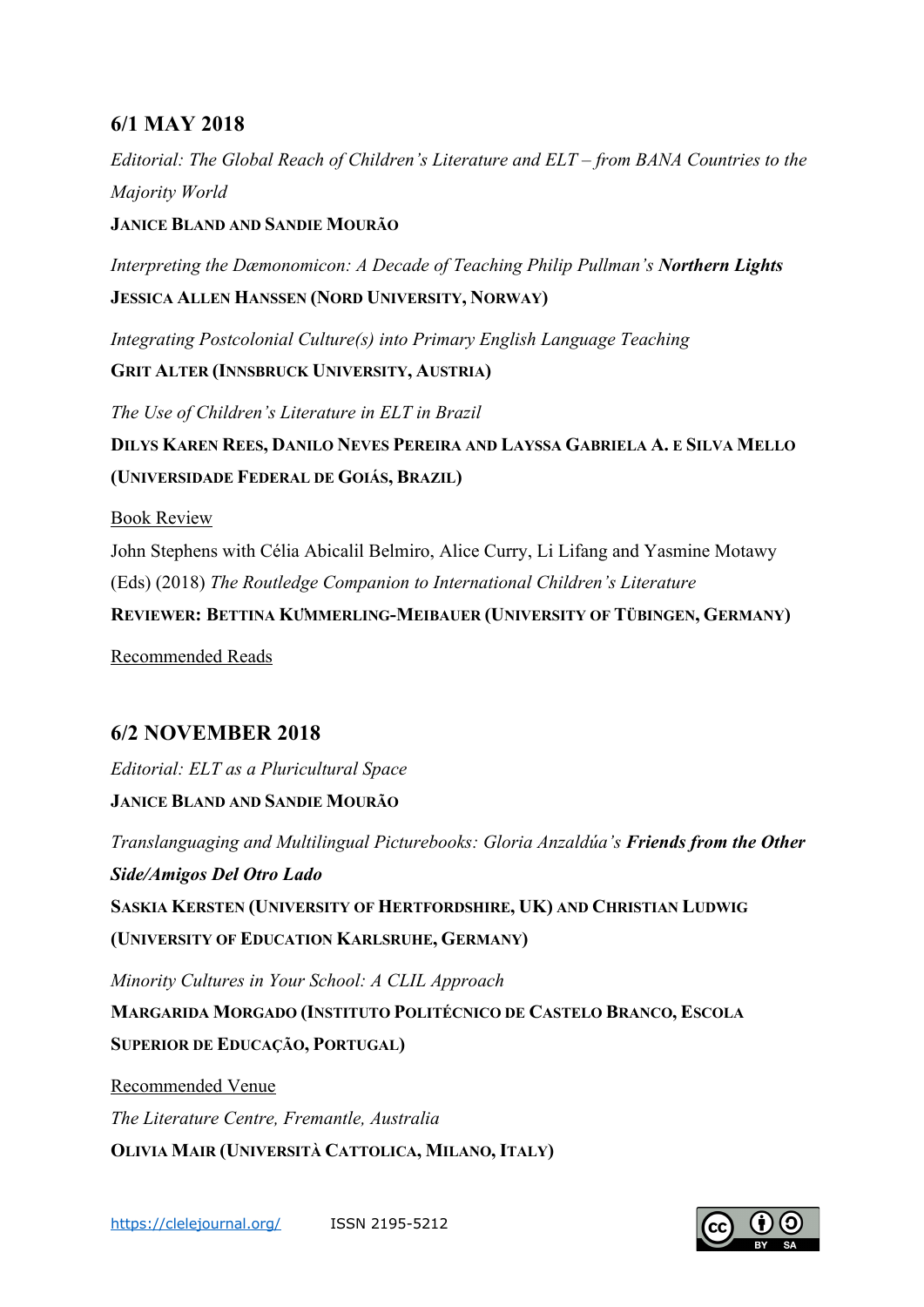#### Book Review

Janice Bland (Ed.) (2018) *Using Literature in English Language Education. Challenging Reading for 8-18 Year Olds* **REVIEWER: MARIA EISENMANN (UNIVERSITY OF WÜRZBURG, GERMANY)**

Recommended Reads

### **7/1 MAY 2019**

*Editorial: Extensive Reading and Deep Reading in ELT*

**JANICE BLAND**

*Disturbing the Still Water: Korean English Language Students' Visual Journeys for Global Awareness*

**EUN YOUNG YEOM (UNIVERSITY OF GEORGIA, USA)**

*The Wildest Lessons Ever! A Book Project in Fifth Grade to Foster Reading Motivation in ELT*

**ELISABETH BRUCKMAIER (GYMNASIUM ISMANING, MUNICH, GERMANY)**

*Expressive Reading and Dramatization of Stories in Teaching English to Young Learners*

**LUCIANA CABRAL PEREIRA (INSTITUTO POLITÉCNICO DE BRAGANÇA, PORTUGAL), FLÁVIA VIEIRA AND AURORA TEÓFILO (UNIVERSITY OF MINHO, PORTUGAL) AND AURORA TEÓFILO, AGRUPAMENTO DE ESCOLAS MIGUEL TORGA, SABROSA (PORTUGAL)**

*Nobody Wants to Read Anymore! Using a Multimodal Approach to Make Literature Engaging*

**RIKI THOMPSON (UNIVERSITY OF WASHINGTON TACOMA, USA) AND MATTHEW MCILNAY (VIDEO-GAME STUDIO 343 INDUSTRIES, USA)**

Recommended Venue

*Drawing Words Exhibition*

**GAIL ELLIS (BRITISH COUNCIL, PARIS, FRANCE)**

Recommended Reads

*A tribute to John Burningham (1936-2019)*

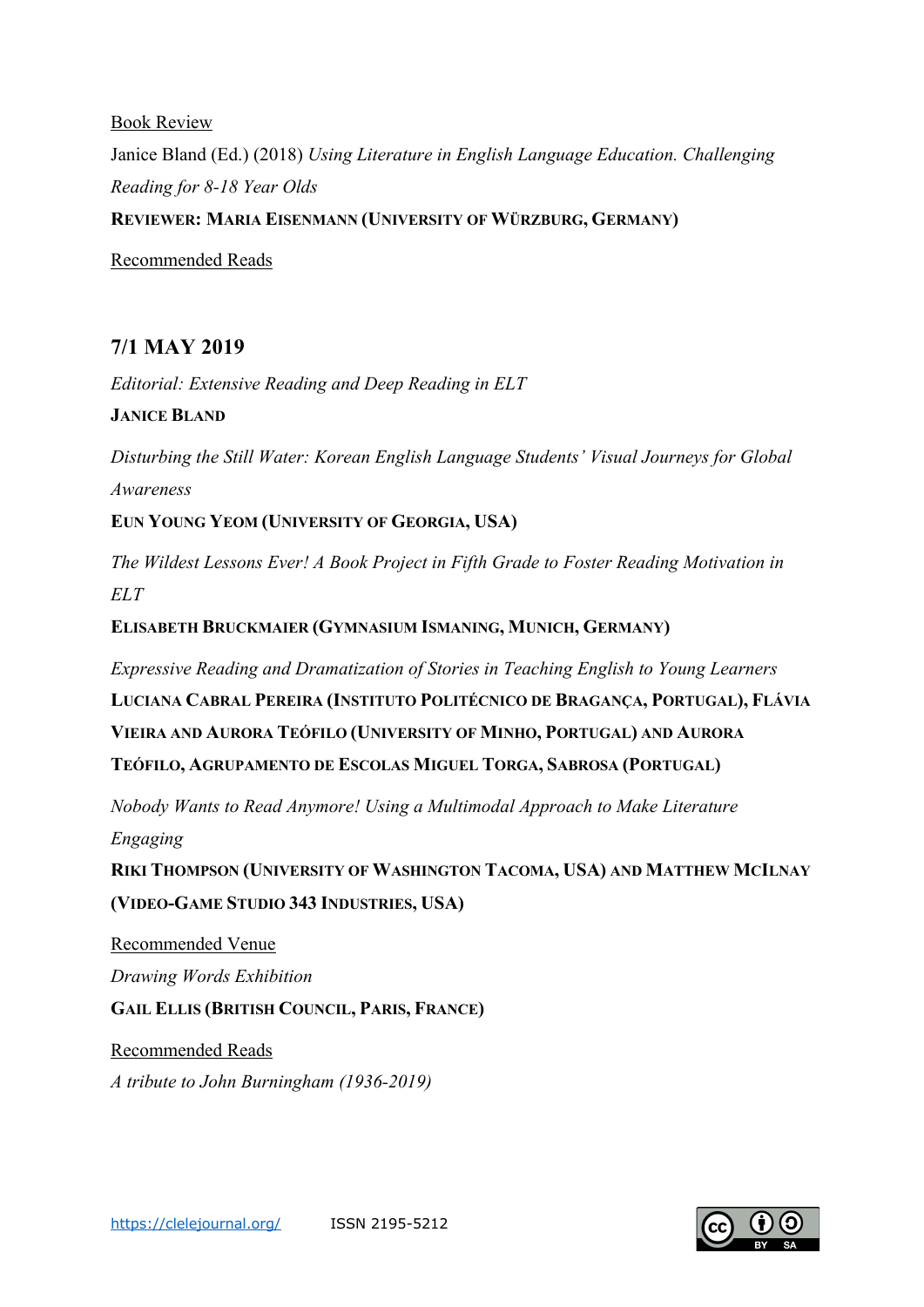## **7/2 NOVEMBER 2019**

*Editorial: Stereotyping versus Diversity Competence*

#### **JANICE BLAND**

*Legally Scripted Fictions: Fathers and Fatherhood in English Language Picturebooks with Children from Refugee Backgrounds*

**EKATERINA STREKALOVA-HUGHES, NORA PETERMAN (UNIVERSITY OF MISSOURI-KANSAS CITY, USA) AND KYLEE LEWMAN**

*Opening a Dialogic Space: Intercultural Learning through Picturebooks* **SISSIL LEA HEGGERNES (OSLO METROPOLITAN UNIVERSITY, NORWAY)**

*Social Model Thinking about Disability through Picturebooks*

**GAIL ELLIS (INDEPENDENT SCHOLAR, FRANCE)**

*Teaching English to Young Learners: More Teacher Education and More Children's Literature!*

**JANICE BLAND (NORD UNIVERSITY, NORWAY)**

Book Review

Bettina Kümmerling-Meibauer (Ed.) (2017) *The Routledge Companion to Picturebooks* **REVIEWER: SANDIE MOURÃO (UNIVERSIDADE NOVA, LISBON, PORTUGAL)**

Meleanna Aluli Meyer, Mikilani Hayes Maeshiro and Anna Yoshie Sumida (2018) *Arting and Writing to Transform Education: An Integrated Approach for Culturally and Ecologically Responsive Pedagogy*

**REVIEWER: JANE SPIRO (OXFORD BROOKES UNIVERSITY, UK)**

Recommended Reads *A tribute to Judith Kerr (1923-2019)*

## **8/1 MAY 2020**

*Editorial: Stories and Authenticity of Experience*

**JANICE BLAND**

*The Ethnicity of the Implied Author and the Implied Reader in Multicultural Children's Literature*

**TARANEH MATLOOB HAGHANIKAR (UNIVERSITY OF NORTHERN IOWA, USA)**

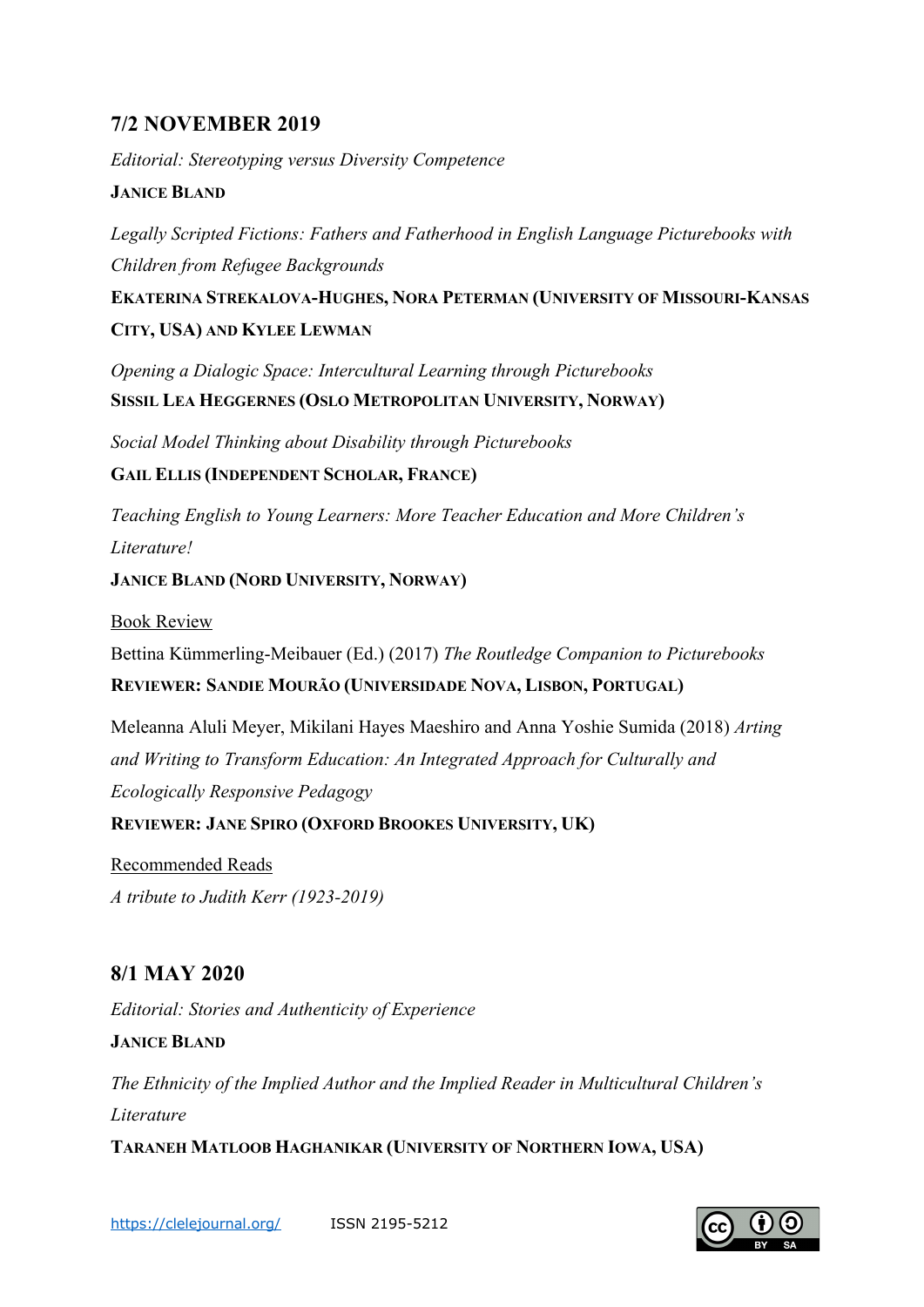# *Increasing Reading Fluency in Young Adult Readers Using Audiobooks*

#### **BRITTA PADBERG-SCHMITT (UNIVERSITY OF MÜNSTER, GERMANY)**

*Multimodal Literature in ELT: Theory and Practice*

### **MARIA EISENMANN AND THERESA SUMMER (UNIVERSITY OF WÜRZBURG, GERMANY)**

Book Review Martin Salisbury and Morag Styles *Children's Picturebooks. The Art of Visual Storytelling* (2nd edition)

**REVIEWER: SANDIE MOURÃO (UNIVERSIDADE NOVA, LISBON, PORTUGAL)**

Recommended Reads *Literature Exploring Refugee Experiences*

## **8/2 NOVEMBER 2020**

*Editorial: The Plurality of English Subject pedagogy – a Complex Research Field*

**JANICE BLAND**

*The Multilingual Picturebook in English Language Teaching: Linguistic and Cultural Identity* **NAYR IBRAHIM (NORD UNIVERSITY, NORWAY)**

*Creating a Multimodal and Holistic Learning Experience with Catherine Rayner's Augustus and His Smile*

**ANNETT KAMINSKI (UNIVERSITY OF KOBLENZ-LANDAU, GERMANY)**

*Embedding Language-development Tasks in Lessons Based on The Magic Finger in the Primary Classroom*

**SHARON AHLQUIST (KRISTIANSTAD UNIVERSITY, SWEDEN)**

Book Review

Nicola Daly and Libby Limbrick (Eds.) *Children's Literature in a Multiliterate World*

**REVIEWER: CHRISTINE HÉLOT (UNIVERSITY OF STRASBOURG, EMERITUS, FRANCE)**

Recommended Reads *Decentering Whiteness in Children's Literature*

Recommended Venue *The Finnish Institute of Children's Literature* **EMILIA LUUKKA (TAMPERE UNIVERSITY, FINLAND)**

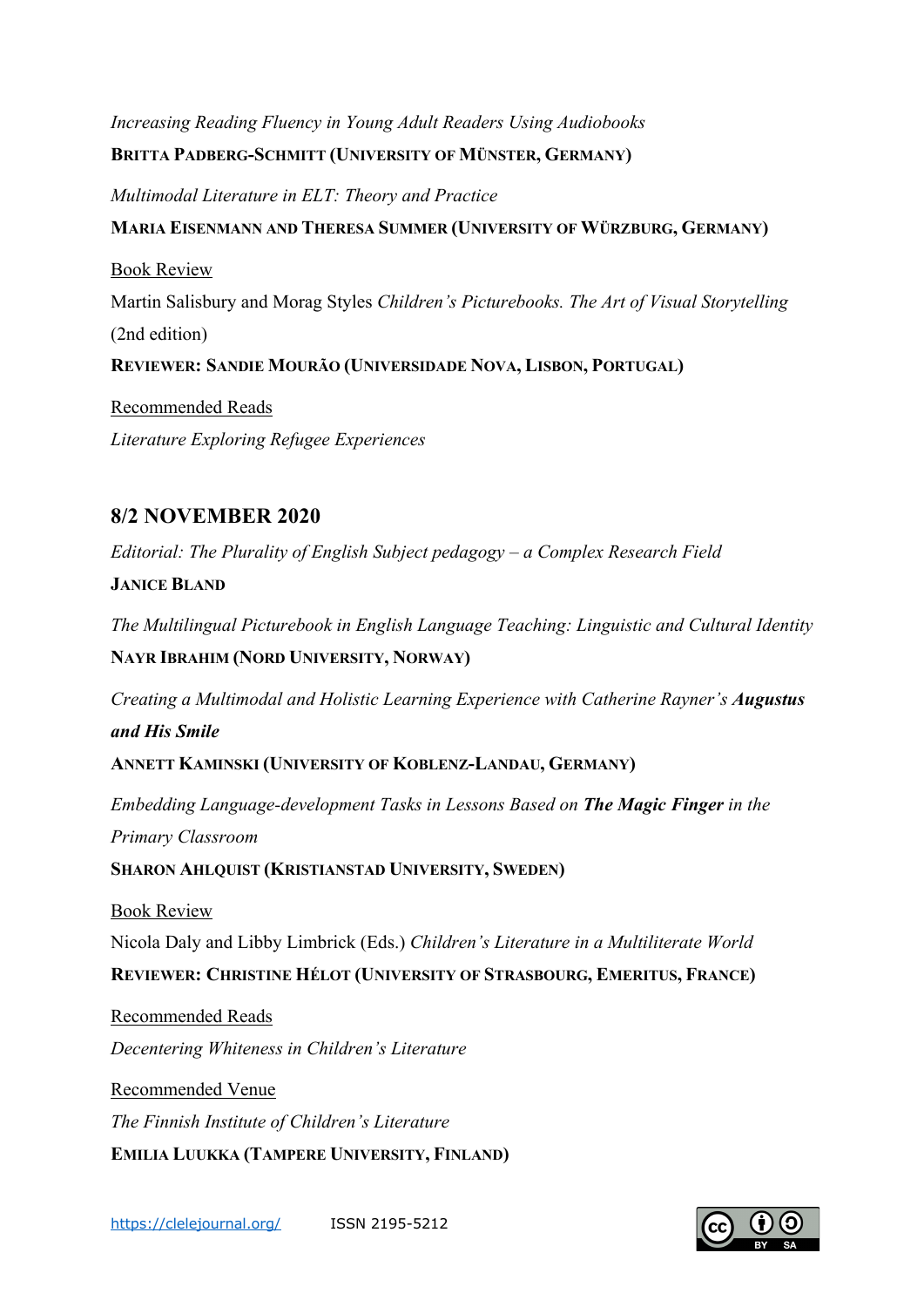## **9/1 MAY 2021**

*Editorial: Reading Books Underpins Digital Literacy Skills*  **JANICE BLAND**

*'Who controls the past controls the future' Benefits and Challenges of Teaching Young Adult Dystopian Fiction*

**LUISA ALFES, JOEL GUTTKE, ANNETTA CAROLINA LIPARI AND EVA WILDEN (UNIVERSITY OF DUISBURG-ESSEN, GERMANY)**

*Exploring Multicultural Picturebooks in a Heritage Language Classroom* **CHAEHYUN LEE (SOUTHEASTERN OKLAHOMA STATE UNIVERSITY, USA)**

*Coursebook Authors on the Role of Literature in Developing Intercultural Competence* **EMILIA LUUKKA (TAMPERE UNIVERSITY, FINLAND)**

Book Review William Boerman-Cornell and Jung Kim (Eds.) *Using Graphic Novels in the English Language Arts Classroom* **REVIEWER: JESSICA ALLEN HANSSEN (NORD UNIVERSITY, NORWAY)**

Recommended Reads *Environmental Children's Literature – A Catalyst for Taking Action*

Recommended Resource *Picturebooks in European Primary English Language Teaching (PEPELT) Mini e-Lessons*

## **9/2 NOVEMBER 2021**

*Editorial: Ideology Issues* **JANICE BLAND** Recommended Reads *Tribute to Eric Carle Transhumanism, Language Education and Young Adult Literature: Neal Shusterman's Arc of a Scythe Trilogy* **WERNER DELANOY & IRIS VAN DER HORST (UNIVERSITY OF KLAGENFURT, AUSTRIA)**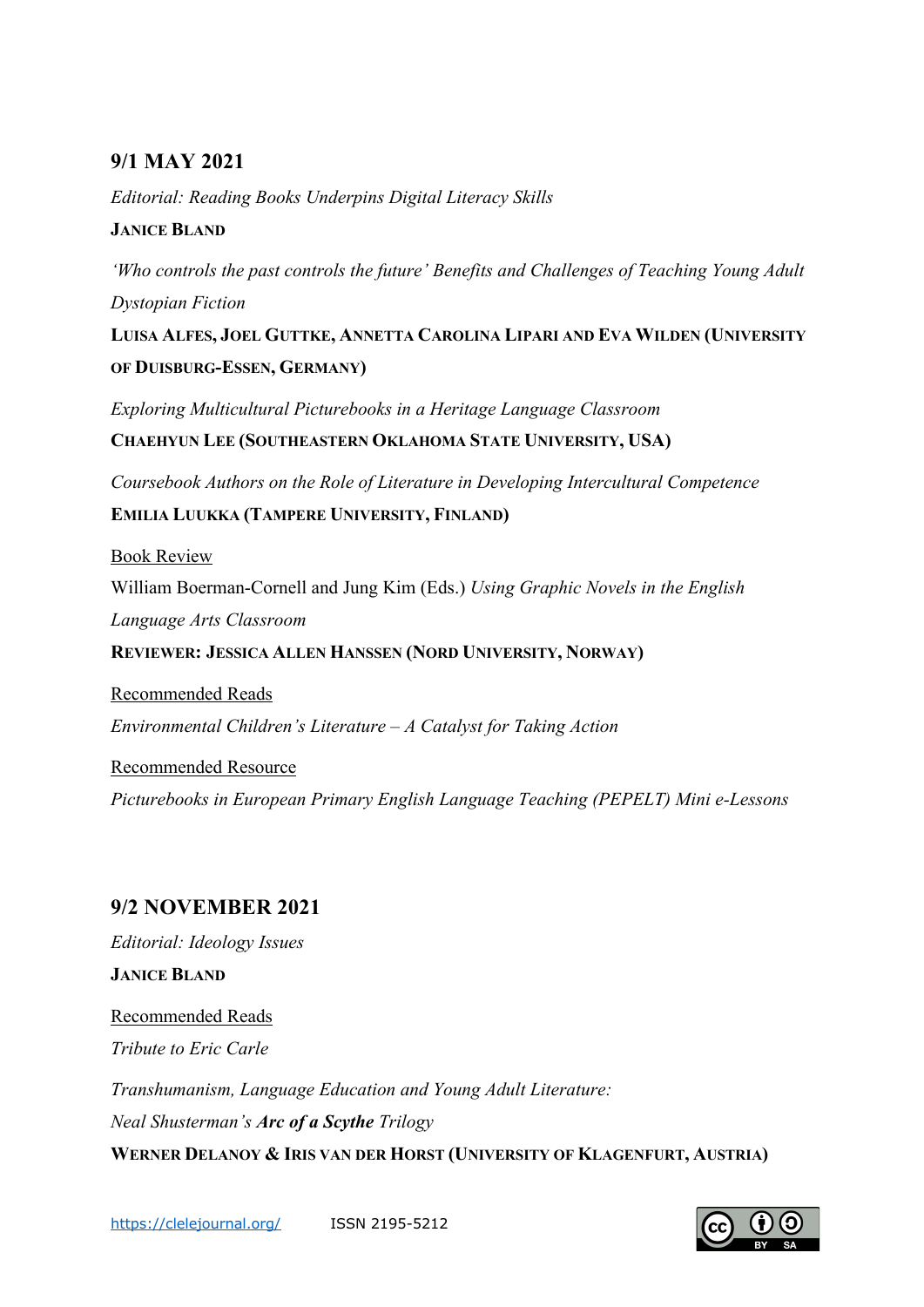*'Your now is not your forever': Destigmatizing Mental Health through Young Adult Literature*

**ARIANE MANUTSCHERI (UNIVERSITY OF VIENNA, AUSTRIA)**

*'Where am I in the text?' Standing with Refugees in Graphic Narratives*

**JENA HABEGGER-CONTI (WESTERN NORWAY UNIVERSITY OF APPLIED SCIENCES, NORWAY)**

Book Review Åse Marie Ommundsen, Gunnar Haaland and Bettina Kümmerling-Meibauer (Eds.) *Exploring Challenging Picturebooks in Education. International Perspectives on Language and Literature Learning* **REVIEWER: DAVID VALENTE (NORD UNIVERSITY, NORWAY)**

## **10/1 MAY 2022**

*Editorial: English Language and Literature Pedagogy – Teacher Education Matters* **JANICE BLAND**

Recommended Reads *Clarifying Gender Diversity and Sexuality with Literature in ELT.*

*Typographic Design in Māori-English Bilingual Picturebooks: Some Educational Implications*

**NICHOLAS VANDERSCHANTZ, NICOLA DALY & VOUCHLEANG SAN (UNIVERSITY OF WAIKATO, NEW ZEALAND)**

*Interdisciplinary Project at Tertiary Level: Recorded Story Read Alouds by Future English Language Teachers*

**VANESA POLASTRI, ANALÍA URRUTIA BUSTILLO & SOLEDAD MARTÍNEZ (ENGLISH LANGUAGE TEACHER TRAINING COLLEGE 41, BUENOS AIRES, ARGENTINA)**

*'Pathetic Geek Stories': A Practical Approach to Introducing a Challenging Graphic Narrative*

**JESSICA ALLEN HANSSEN (NORD UNIVERSITY, NORWAY)**

*'Then is the whale happy': Student Teachers Trial Picturebooks for Differentiation Opportunities in the Primary English Language Classroom*

**REGULA FUCHS & KRISTEL ROSS (PÄDAGOGISCHE HOCHSCHULE ZÜRICH, SWITZERLAND)**